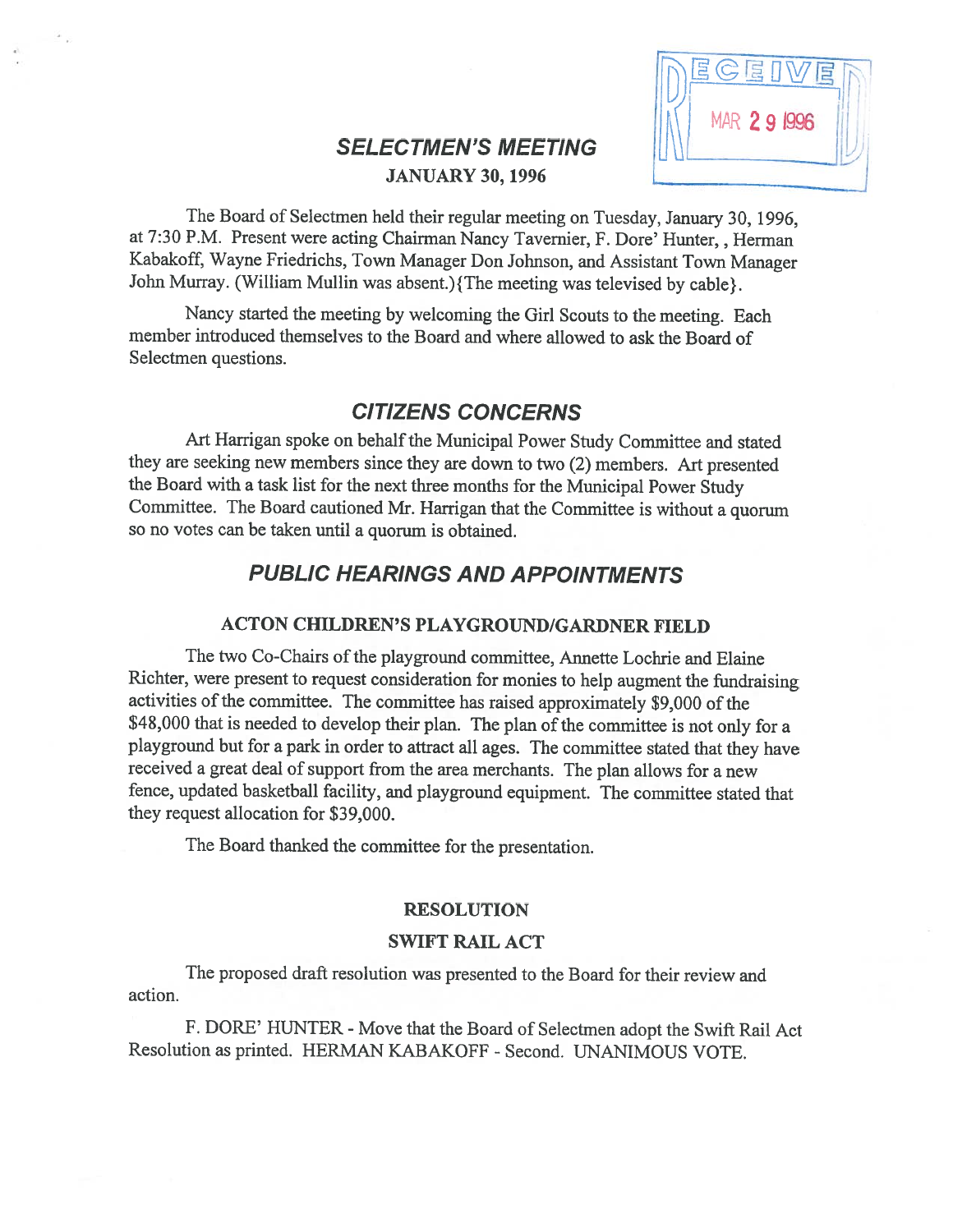The Board discussed the exemption of the whistle blowing and concerns with safety. Nancy stated that Acton has no accidents which were attributed to whether or not whistles were blown.

## DRAFT WARRANT

The Board reviewed the draft warrant for the April 1, 1996 Town Meeting. The Board decided to invite the Board of Health, Cable Advisory Committee, and the Planning Board to their February 27, 1996 meeting. The Board looked at the Index of the Articles and made some revisions. The Board stated that articles V-X (Self funding Programs for the School would be combined and presented as one warrant article. Herman suggested that the Article to change zoning of land in Acton should be repositioned next to the Kelley's Corner Article. Bill stated that this year's warrant will require more presentations due to the amount of controversial items. Don stated that the warrant must be posted by March 12, <sup>1996</sup> and that everything must be finalized by March 5, 1996. The Board stated that an extra meeting would need to be held and it was decided that Saturday February 24, <sup>1996</sup> would be <sup>a</sup> goo<sup>d</sup> day. The schools have asked for <sup>a</sup> scholarship fund and the Board has asked why it isn't <sup>a</sup> local contribution fund. The Board told Don to meet with Isa and Bill regarding this. The Board reviewed the priority list. The Board also stated that FINCOM should receive a copy of the draft warrant as soon as possible.

# SELECTMEN'S BUSINESS

Nancy stated that she was asked to be <sup>a</sup> member of the Suburban Coalition and she has agreed to do so.

Nancy stated that the Board had received in extra information <sup>a</sup> letter from Joe Mercurio stating his displeasure with his tax bill, and wanted Don to make sure that Brian McMullen addressed Mr. Mercurio's concerns.

# CONSENT AGENDA

F. DORE' HUNTER - Move to approve consent calendar as printed. WAYNE FRIEDRICHS - Second. UNANIMOUS VOTE.

# TOWN MANAGERS REPORT

Don stated that all department heads will be at the meeting of February 13, 1996.

F. DORE' HUNTER - Move to go into executive session for the purpose of discussing contract negotiations. HERMAN KABAKOFF - Second. All Ayes.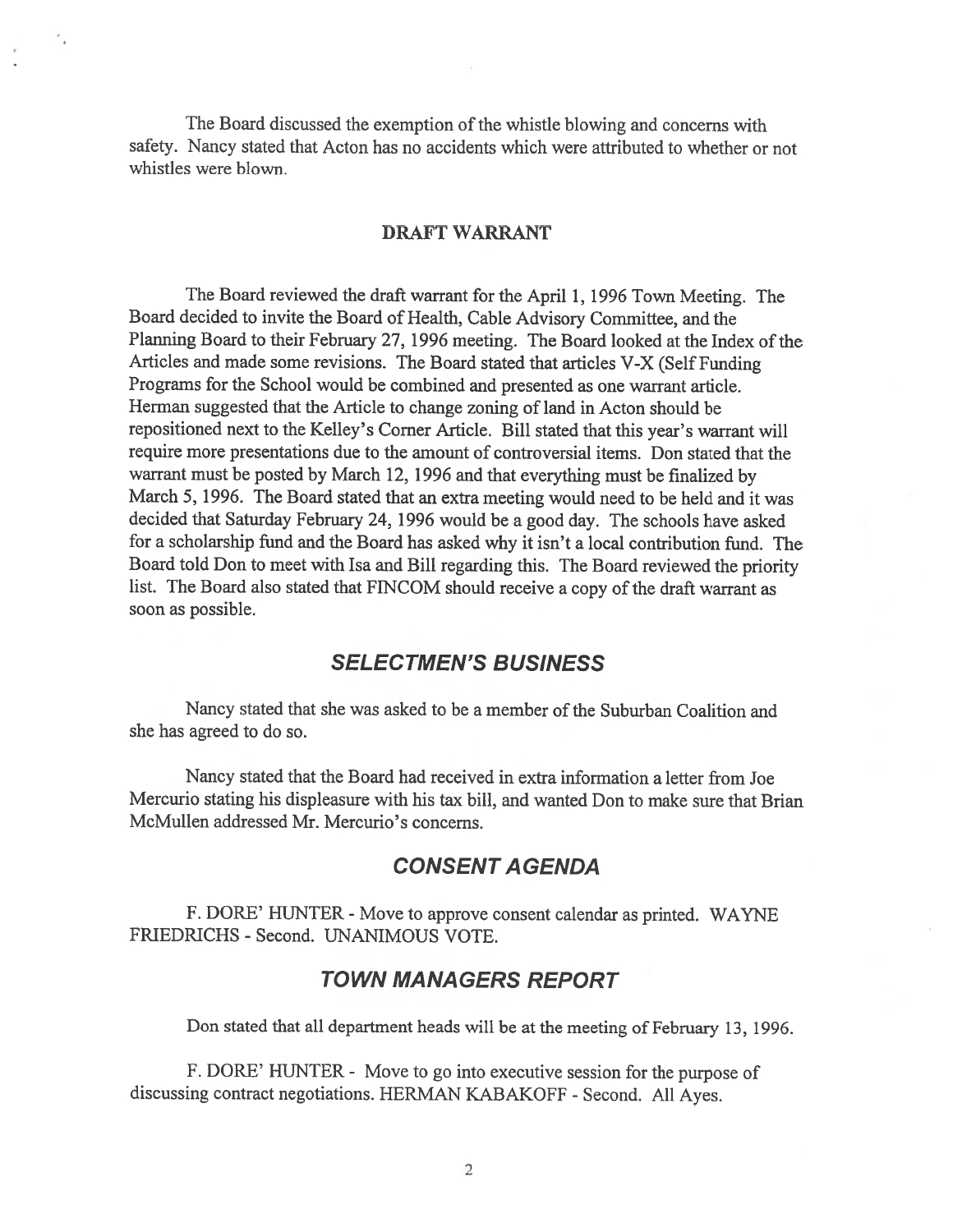$\mu$  $C$  erk $\mathbb{Z}$ Date

Sheryl Ball Recording Secretary<br>Min 1\_30.doc

 $\ddot{\phantom{a}}$ 

 $\ddot{\tilde{z}}$ 

 $\overline{\mathcal{C}}$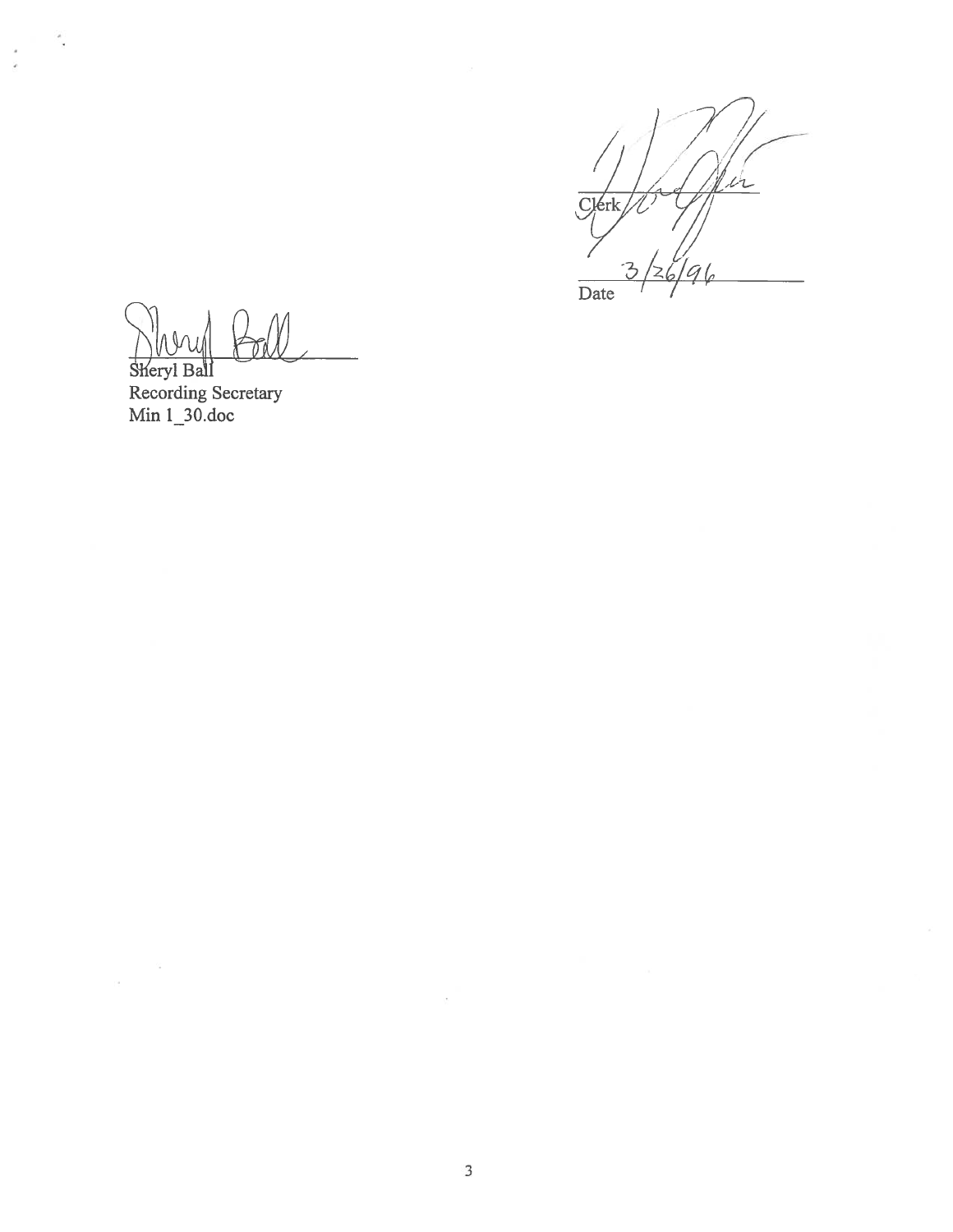January 26, 1996

TO: Board of Selectmen

u G

FROM: William C. Mullin, Chairman

SUBJECT: Selectmen's Report

# AGENDA Room 204 January 30, 1996

#### I. CITIZEN'S CONCERNS

- II. PUBLIC HEARINGS & APPOINTMENTS
- 1. 7:35 WEST ACTON PLAYGROUND GARDNER FIELD Representatives will be presenting funding reques<sup>t</sup> to the Board.

### III. SELECTMEN'S BUSINESS

2. RESOLUTION -SWIFT RAIL ACT -Enclosed <sup>p</sup>lease find <sup>a</sup> draft Resolution for Board review and action.

3. DRAFT WARRANT -Enclosed please find the first draft of the 1996 Annual Town Meeting Warrant Articles for Board review and discussion.

#### IV. CONSENT AGENDA

4. APPROVAL OF MINUTES - Enclosed <sup>p</sup>lease find minutes for January 2, <sup>1996</sup> for Board acceptance and signature.

5. AUTOMATED AMUSEMENT LICENSE -INDOOR SPORTS -1 KEEFE ROAD - Enclosed <sup>p</sup>lease find application and staff comment regarding Indoor Sports reques<sup>t</sup> for <sup>a</sup> Automated Amusement License for Board Action.

6. ACCEPT GIFT - Enclosed <sup>p</sup>lease find <sup>a</sup> reques<sup>t</sup> from the Town Planner to accep<sup>t</sup> \$50,000 from New View for Sidewalk use for Board action.

7. ACCEPT GIFT - Enclosed <sup>p</sup>lease find <sup>a</sup> reques<sup>t</sup> from the West Acton Citizen's Library for acceptance of \$1,000 in money gifts for Books and Tapes for Board action.

8. BOSTON EDISON -Enclosed <sup>p</sup>lease find <sup>a</sup> reques<sup>t</sup> for Emergency Approval for work to be performed before <sup>a</sup> Public Hearing in conjunction with the South Acton Bridge project. <sup>I</sup> have enclosed staff comment for Board action.